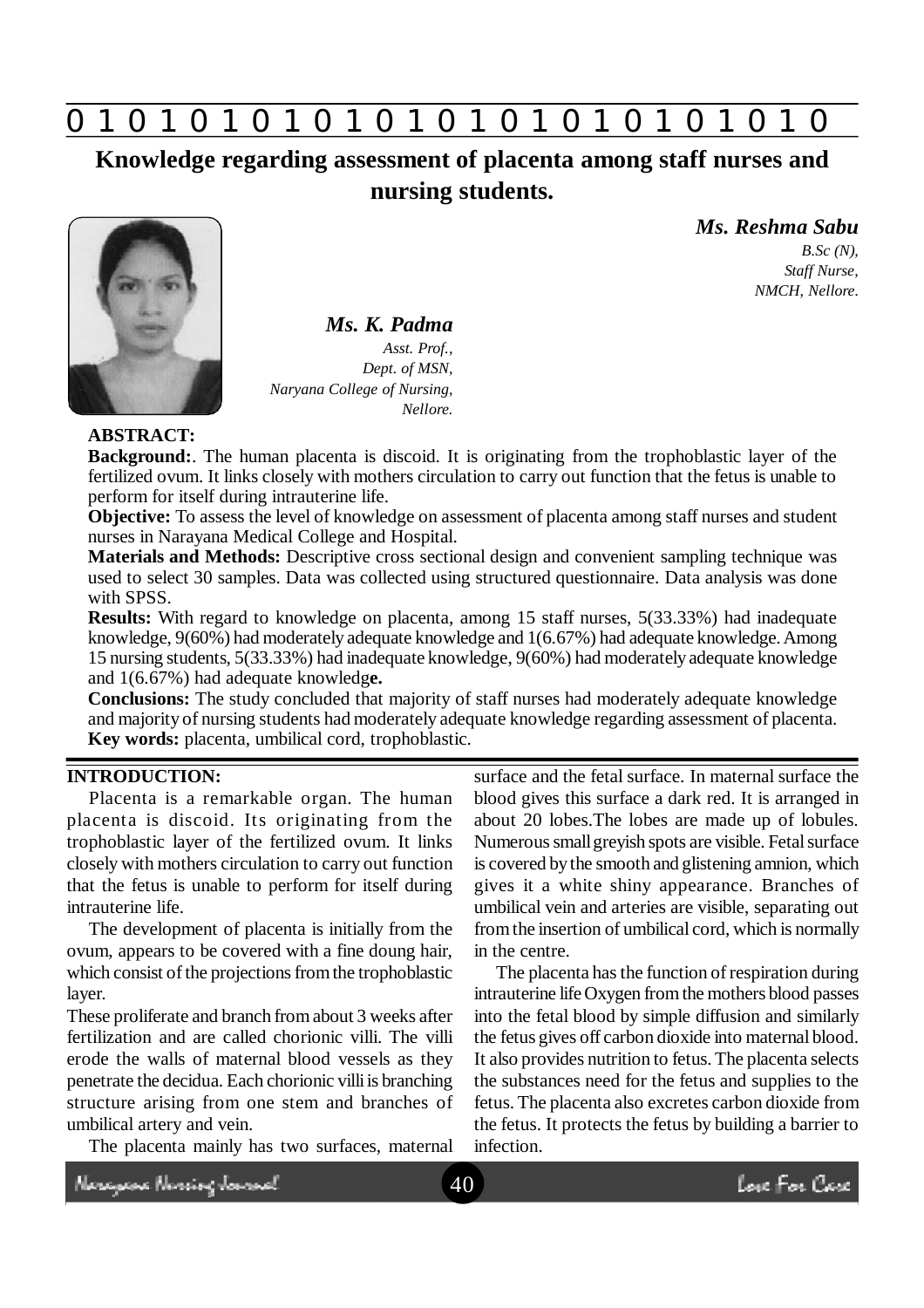# **0 z 0 z 0 z 0 z 0 z 0 z 0 z 0 z 0 z 0 z 0 z 0 z 0**

There is a marked variation in the morphology including size, shape and weight of the placenta. When the placenta is implanted partially or completely over the lower uterine segment, it is called placenta praevia. The term praevia denotes the position of placenta in relation to the presenting part in which the placenta may be large and thin. Placenta praevia is an obstetric complication which leading to antepartum haemorrhage It affects approximately 0.4- 0.5% of all labors in pregnancy.

Clinical characteristics of placenta shows that the usual term placenta is about 22cm in diameter and 2.0 to 2.5cm thick.It generally weighs approximately 470g.The term umbilical cord is 55 to 60 cm long, with a diameter of 2.0 to 2.5 cm. The short cord may result in cord rupture. The umbilical cord typically inserts into the placenta near its center. About 90% of cord insertions are central. The cord is attached to ventral surface of the embryo, close to the caudal extremity. The umbilical arteries donot possess an internal elastic lamina but have got well developed muscular coat. A true cord knot occurs when the fetus passes through a loop of umbilical cord. If sufficient tension is placed on the cord before or during labour and delivery, blood flow may be cut off. The umbilical cord typically contains two arteries and a single vein. If only one artery and one vein are grossly visible, the fetal anomaly rate is nearly 50%.

#### **Examination of Placenta:**

 Explain procedure to parents and ask if they want to observe.

• Wash hands, wear an apron and gloves.

• The delivery trolly is a good surface to use.

 Lay out the placenta with the fetal surface uppermost, noting shape, size, colour and smell.

 $\triangle$  The cord is then examined for the length, point of insertion and presence of knots, Normal length is 40cm.

 Count the vessels in cut end of cord. The absence of one artery can associated with renal agenesis.

Observe fetal surface for irregularities .

 After observing the cord and hold the placenta up, and observe the membranes.There should be a single hole present.

 $\div$  The placenta is replaced to the surface and the membranes are spread out in order to look for extra vessels, lobes and holes.

 $\div$  The amnion is pulled back towards the cord there by separating the membranes.

\* The placenta is turned over to inspect the maternal side.

• The cotyledons are examined to ensure that they are all present.

- Estimate blood lost.
- \* Take cord blood samples.
- Weigh or swab if indicated and dispose the placenta.
- Clean away equipment and wash hands.
- Discuss findings with patients.

Placental abruption complicates 0.4 to 1% of pregnancies. The incidence appears to be increasing, possibly due to increasing in the prevalence of risk factors for the disorder and change in ascertainment of cases. In one review, 40 to 60% of abruptions occurred before 37 weeks of gestation and 14% occurred before 32 weeks.

**As Per university of medical and health sciences, JAMSHORO (2013)** The main aim of study was to see the morphological changes of placenta .They have selected age all parturient was between 17 to 32 years. 120 placenta were collected from labor room and gynecology operation theatre of Liaquate hospital. About 40% placenta have pregnancy induced hypertension. It's showing result of placental parameter and fetal weight with statistical with analysis of parameter show highly significant  $(p=<0.001)$  difference in weight. A total of 104 women with confimed transvaginal diagnosis of placenta previa before 32 weeks gestation. And 60% women found with low lying placenta.

**As Per Nightingales Times of Nursing JITENDRA P.PATEL (2010)** states that assessment of placenta study was carried out selecting 70 mothers with uncomplicated pregnancy from indoor patients of gynaecology department of health science. It showing result of placental weight, surface area volume is directly proportional to weight of baby. The correlation coefficient for birth weight of baby from placenta in centrally attached umbilical cord is 0.884, 0.651 inter immediately attached cord and 0.913 in marginally attached. About 64% placenta is central and 36% have pregnancy induced hypertension.

The purpose of study is to identify the knowledge of assessment of placenta among staff nurses and student nurses. So, the researcher selected this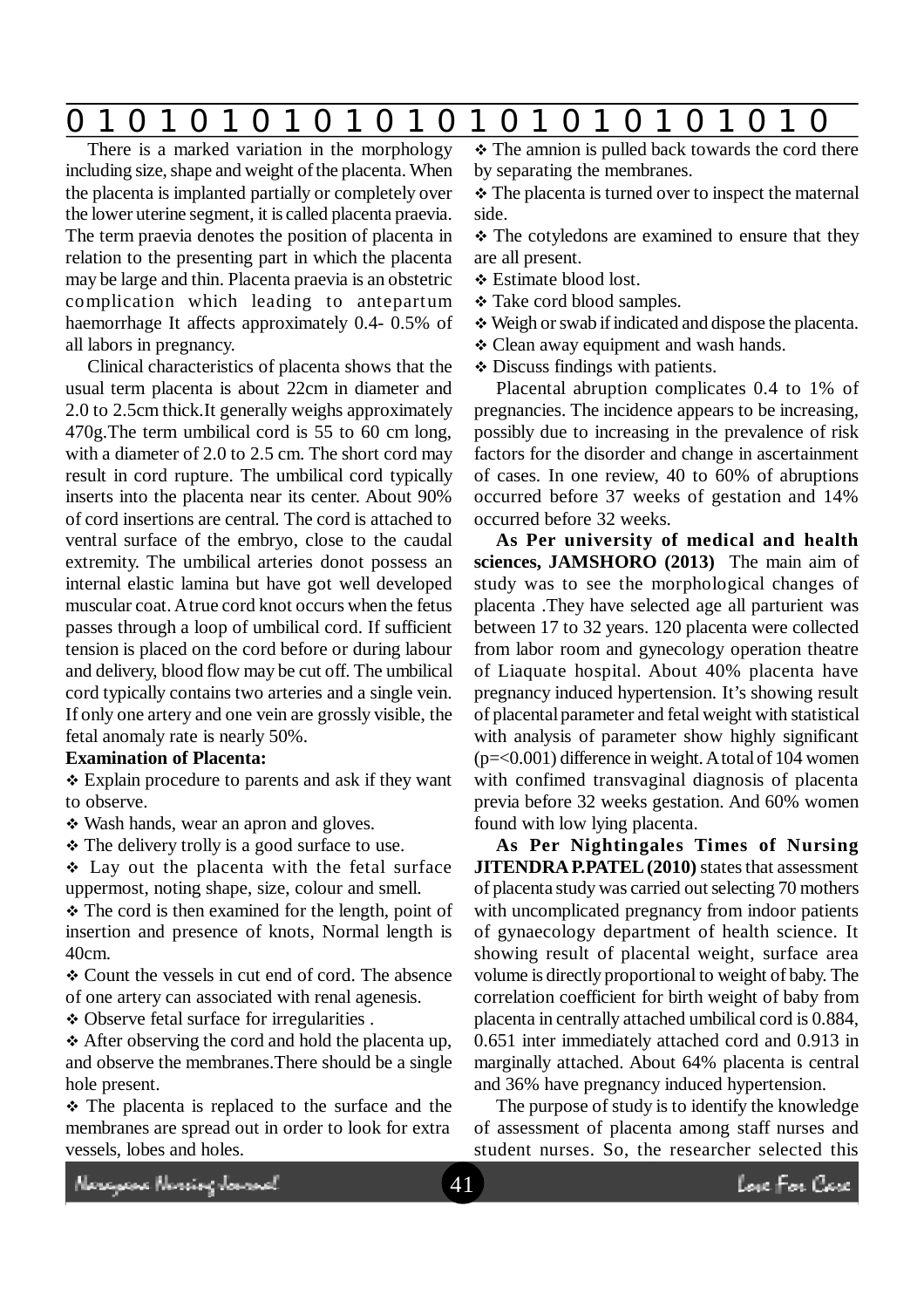

statement to improve the knowledge regarding examination of placenta in order to prevent the placental abnormalities.

#### **OBJECTIVES OF THE STUDY:**

1 To assess the level of knowledge regarding assessment of placenta among staff nurses.

2 To assess the level of knowledge regarding assessment placenta among student nurses.

3.To compare the knowledge between staff nurse and student nurse regarding assessment of placenta.

4 To find out association between the level of knowledge regarding assessment of placenta among staff nurses with selected demographic variables.

5 To find out association between the level of knowledge regarding assessment of placenta among student nurses with selected demographic variables.

## **MATERIALS AND METHODS:**

Descriptive cross sectional design is used to assess the level of knowledge regarding assessment of placenta among staff nurses and student nurses in Narayana Medical College Hospital. Non-probability convenient sampling was used. Staff nurses and student nurses who were eligible, can understand regional language, who were available during data collection and voluntarily willing to participate in the study are included. Who are sick, who are on leave were excluded. Prior Permission was obtained from ethical clearance committee Participants signed an informed consent and were told they could withdraw from the study at any time for any reason.

#### **DESCRIPTION OF TOOL**

**PART I:** Deals with demographic variables include age, gender, educational qualification, source of information, attended any CNE programme.

**PART II:** It deals with structured questionnaire to convey the knowledge partograph among staff nurses and student nurses. It consists of 30 multiple choice question. Each correct answer is given 1 score and each wrong answer gives 0 score.

**Score Interpretation:** The score was interpreted as follows:

Inadequate knowledge : 0-10

Moderately adequate : 11-20

Adequate knowledge : 21-30

**Data analysis:** Data was analysed by using descriptive and inferential statistics. Frequency, percentage, mean, standard deviation and chi-square test were done.

**Results:** The results shows that frequency and percentage distribution with regard to age 8(53.34%) staff nurses are between 20-22 years and 7(46.66%) are between 23-25 years, with regard to gender, 15(100%) staff nurses are females, regard to educational qualification, 1(6.66%) staff nurses studied GNM and 14(93.34%) studied B.Sc Nursing, with regard to working experience,  $8(53.34%)$  have  $\langle$ 1 year experience, 7(46.66%) have 1-3 years experience, regard to source of information, 1 (6.66%) gained from TV/Radio, 2(13.34%) from practice experience, 5(33.34%) from curriculum and 7(46.66%) from all the sources and with regard to attending CNE programme on assessment of placenta 15(100%) staff nurses did not attend.

For nursing students with regard to age 12(80%) nursing students are having 20 years and 3(20%) are having 22 years, with regard to educational qualification, 15(100%) studied B.Sc Nursing, with regard to year of course, 9(60%) students are studying  $3<sup>rd</sup>$  year and 6(40%) are studying 4<sup>th</sup> year, with regard to source of information, 1(6.66%) gained from TV/ Radio, 3(20%) from practice experience, 2(13.34%) from curriculum and 9(60%) from all the sources and with regard to CNE programme 15(100%) nursing students did not attend.



**Fig - 1: Percentage distribution of level of knowledge between staff nurses and nursing students.**

Neregeae Norriog Journal